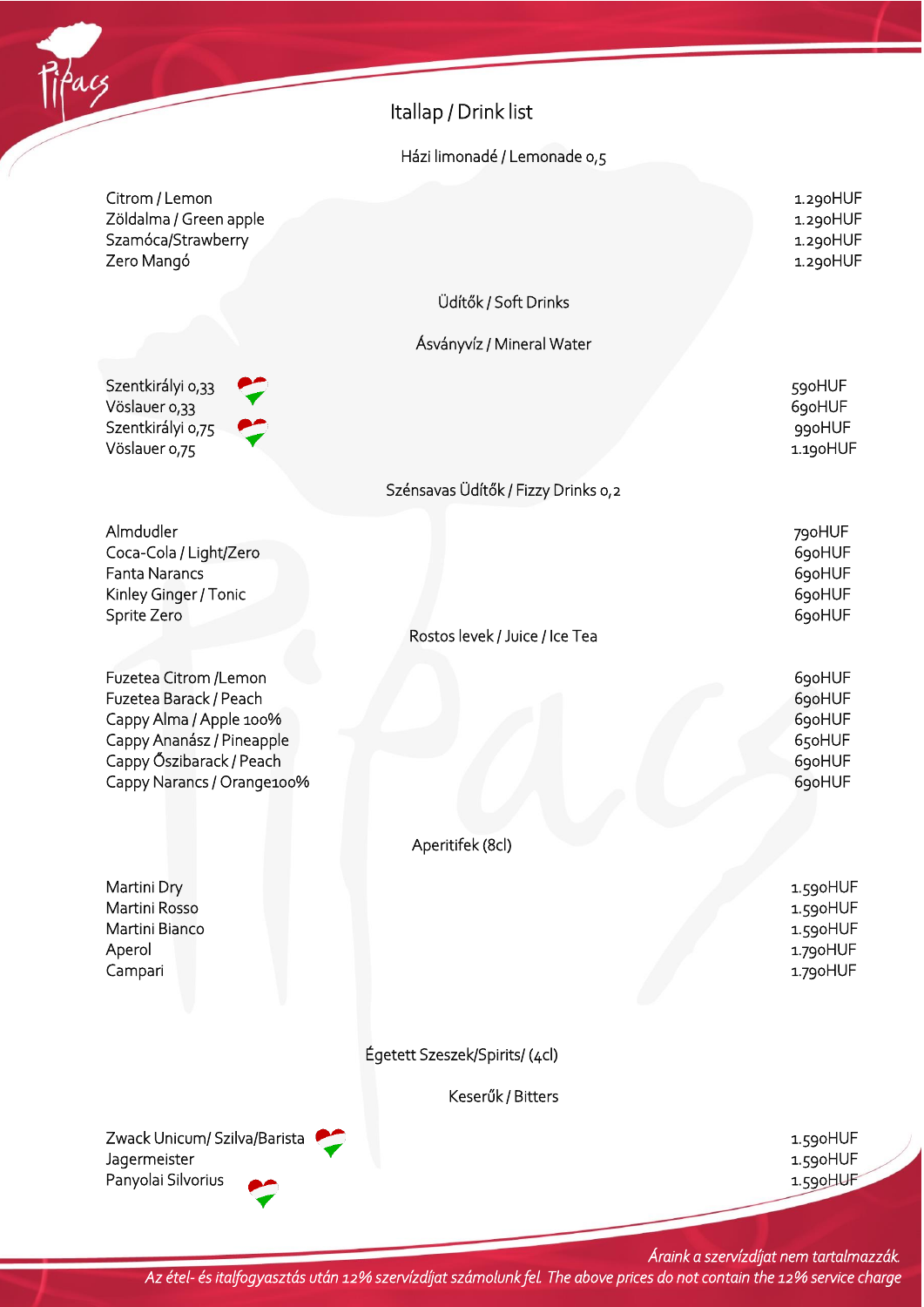

*Áraink a szervízdíjat nem tartalmazzák. Az étel- és italfogyasztás után 12% szervízdíjat számolunk fel. The above prices do not contain the 12% service charge*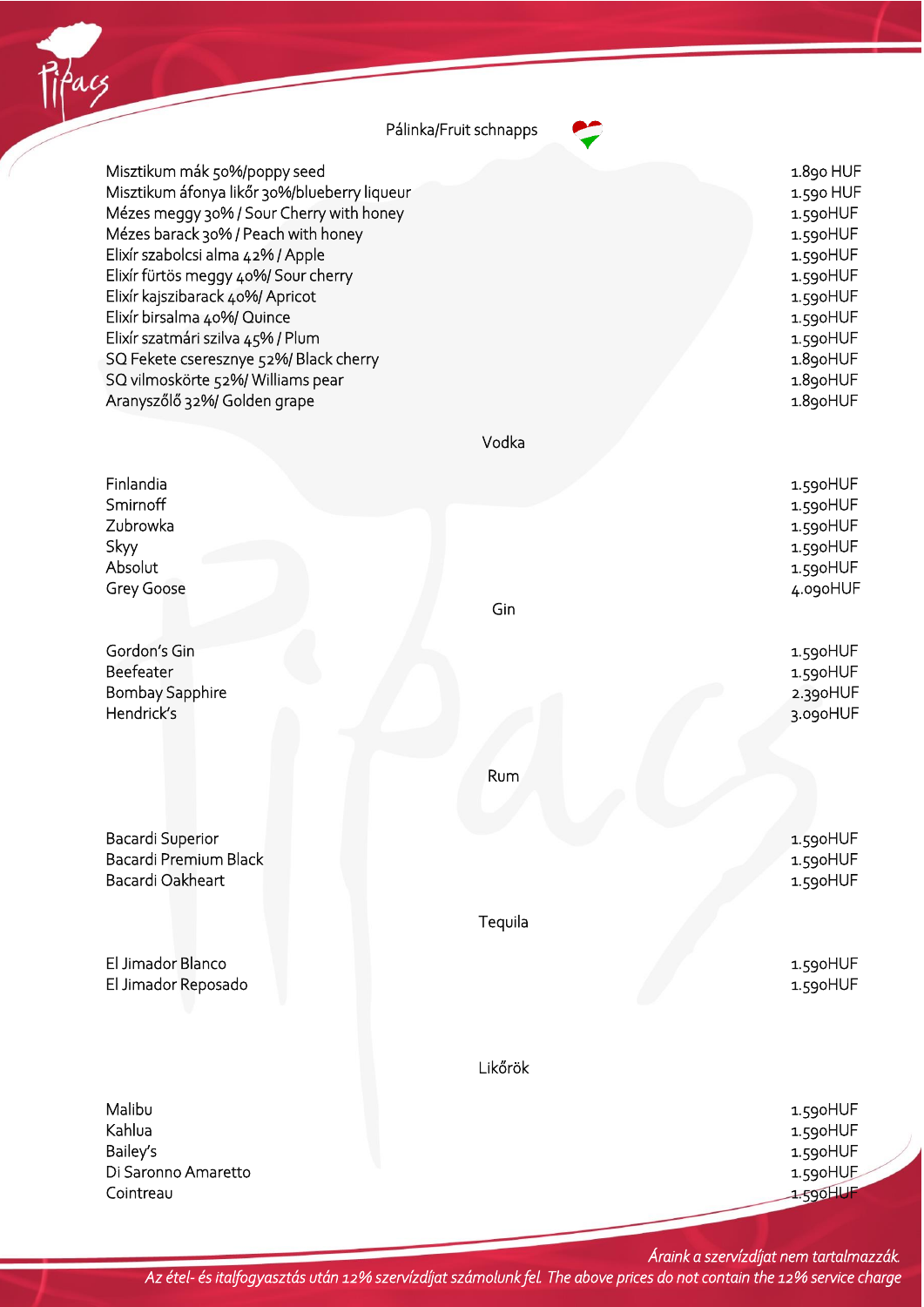

The Famous Grouse 1.590HUF Chivas Regal 2.390HUF Johnnie Walker Red Label 1.590HUF Johnnie Walker Black Label 2.990HUF Johnnie Walker Green Label 2.890HUF Johnnie Walker Gold Label 6.090HUF Johnnie walker Blue Label 11.090HUF Tullamore Dew 1.590HUF Jameson's 1.590HUF Jim Beam 1.590HUF Jack Daniels/Apple/Honey 1.590HUF Gentleman Jack 3.090HUF Jack Daniels Single Barrel 3.090HUF

Whisky

## Cognac/Brandy

Martell v.s. 2.390HUF Hennessy v.s 2.390HUF Hennessy Fine de Cognac 4.090HUF Courvoisier v.s.o.p 3.090HUF Metaxa 5\* 1.590HUF

Sörök / Beers

Csapolt / Draught

Dréher 0,3l / 0,5l 790 / 1290HUF PilsnerUrquell 0,3l / 0,5l 790 / 1.290HUF HB Weissbier 0,3l / 0,5l 790 / 1.290HUF Floris Kriek 0,25l / 0,4l 990/1.590HUF

Tiltott Csíki Sör 0,5 l 1.390HUF Dreher 24 0,33 l  $\bullet$  990HUF Dreher Citrom 0,0%  $\bullet$ Dreher Bak 0,5 l  $\bullet$  1.390HUF Dreher Ipa 0,5l 2.390HUF Dreher Hidegkomlós 0,5l  $\bullet$ 

Üveges / Bottled

*Áraink a szervízdíjat nem tartalmazzák. Az étel- és italfogyasztás után 12% szervízdíjat számolunk fel. The above prices do not contain the 12% service charge*